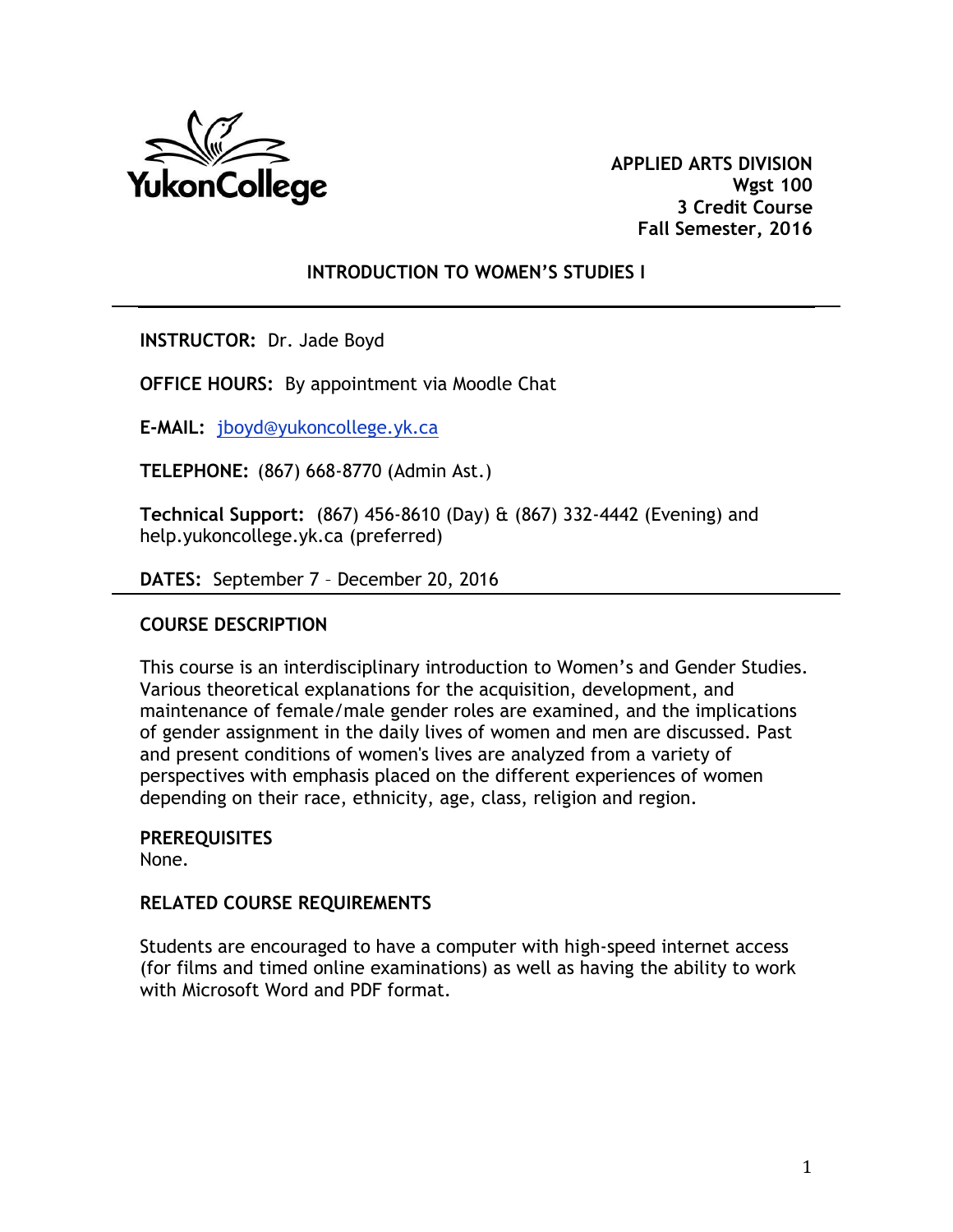### **EQUIVALENCY OR TRANSFERABILITY**

CAMO HUM 100 lev (3) OC WMST 100 (3) SFU GSWS 101 (3) - B- Soc TRU SSEL 1xx0 (3) TRU-OL WOST 1019 (3) TWU SOCI 100 lev (3) UBC GRSJ 1st (3); YUKO WMST 100  $\&$  YUKO WMST 101 = UBC GRSJ 1st (6). Precludes credit for UBC GRSJ 101 & UBC GRSJ 102. UFV GE 1xx (3) UNBC WMST 100 (3) UVIC WS 104 (1.5) VIU WOST  $1^{ST}$  (3) UR WMST 100 (3) UAF WMS 201 (3) UAS ELEC. (3)

#### **LEARNING OUTCOMES**

Upon successful completion of the course, students will be able to:

- Explain the historical position of women in Western Society
- Describe basic theories by and about women regarding their subordination, activism and advancement
- Apply an understanding of the social construction of gender to personal life situations and our society, e.g. media commentary
- Develop their knowledge and appreciation of the diversity of women
- Present their perceptions of the local and global issues which women face today.

#### **EVALUATION -Your final mark in the class will be based on the following:**

| Participation in 3 online Forums | 15%  |
|----------------------------------|------|
| Midterm Exam                     | 25%  |
| Visual Media Analysis Activity   | 10%  |
| <b>Term Paper</b>                | 25%  |
| Final Exam                       | 25%  |
| Fotal                            | 100% |

#### **REQUIRED TEXTBOOKS AND MATERIALS**

1. Hobbs, Margaret & Rice, Carla (2013). *Gender and Women's Studies in Canada: Critical Terrain*. Toronto, Ontario: Women's Press. ISBN 978-0-88961- 484-0

\*Available for purchase in the bookstore. An e-book version is alternately available directly from the publisher.

2. Films and video clips to be viewed as part of the course (see class schedule for details). Note: video clips and films are an integral part of the course texts and need to be treated as such. In other words, they are not intended for "entertainment" purposes.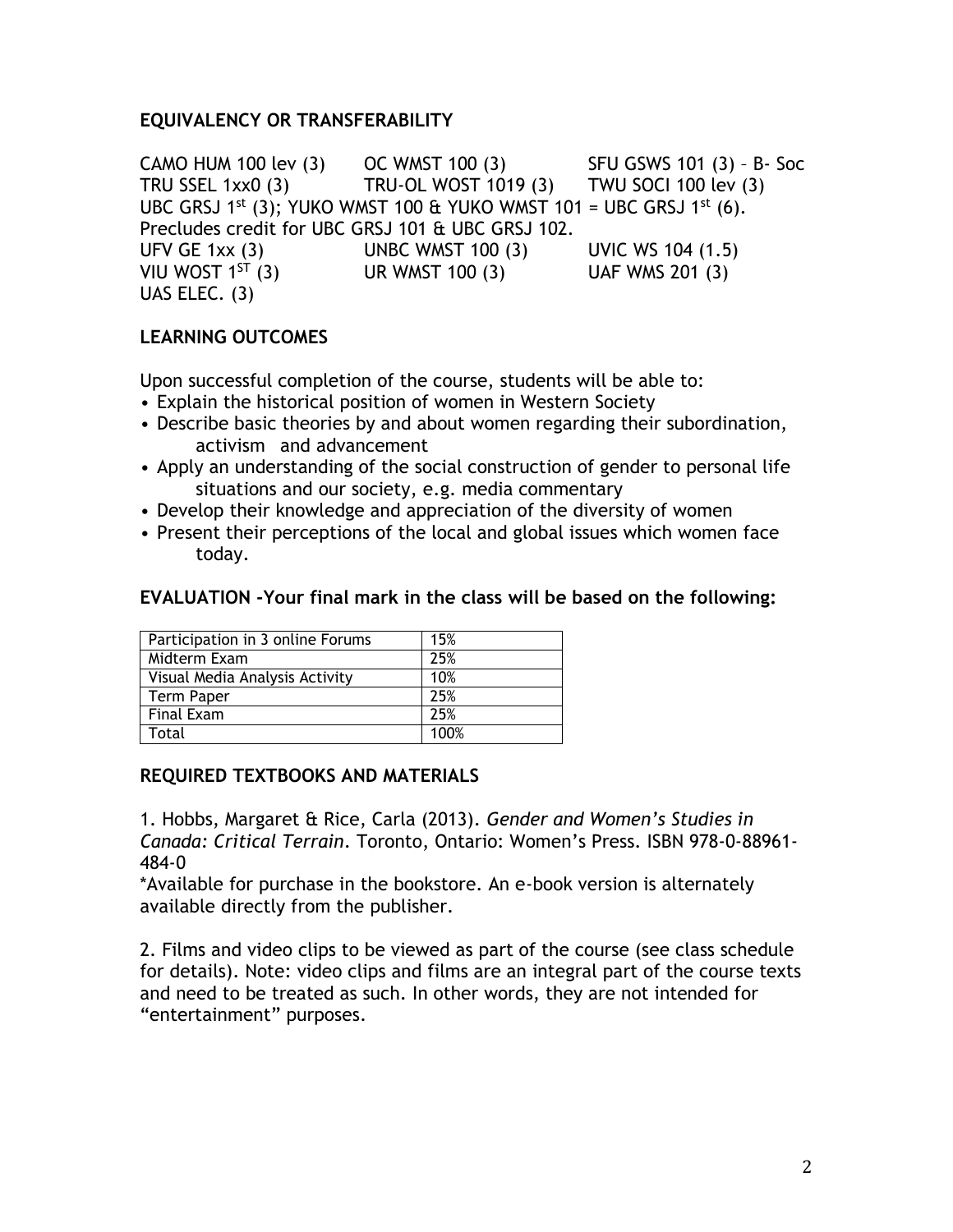# **ACADEMIC AND STUDENT CONDUCT**

Information on academic standing and student rights and responsibilities can be found in the current Academic Regulations that are posted on the Student Services/ Admissions & Registration web page.

# **PLAGIARISM**

Plagiarism is a serious academic offence. Plagiarism occurs when students present the words of someone else as their own. Plagiarism can be the deliberate use of a whole piece of another person's writing, but more frequently it occurs when students fail to acknowledge and document sources from which they have taken material. Whenever the words, research or ideas of others are directly quoted or paraphrased, they must be documented according to an accepted manuscript style (e.g., APA, CSE, MLA, etc.). Resubmitting a paper which has previously received credit is also considered plagiarism. Students who plagiarize material for assignments will receive a mark of zero (F) on the assignment and may fail the course. Plagiarism may also result in dismissal from a program of study or the College.

# **YUKON FIRST NATIONS CORE COMPETENCY**

Yukon College recognizes that a greater understanding and awareness of Yukon First Nations history, culture and journey towards self-determination will help to build positive relationships among all Yukon citizens. As a result, to graduate from ANY Yukon College program, you will be required to achieve core competency in knowledge of Yukon First Nations. For details, please see [www.yukoncollege.yk.ca/yfnccr.](http://www.yukoncollege.yk.ca/yfnccr)

### **ACADEMIC ACCOMMODATION**

Reasonable accommodations are available for students requiring an academic accommodation to fully participate in this class. These accommodations are available for students with a documented disability, chronic condition or any other grounds specified in section 8.0 of the Yukon College Academic Regulations (available on the Yukon College website). It is the student's responsibility to seek these accommodations. If a student requires an academic accommodation, he/she should contact the Learning Assistance Centre (LAC) at (867) 668- 8785 or lassist@yukoncollege.yk.ca.

### **LORENE ROBERTSON WRITING CENTRE**

All students are encouraged to make the Lorene Robertson Writing Centre a regular part of the writing process for coursework. Located in C2231 (adjacent the College Library), the Lorene Robertson Writing Centre offers half-hour writing coaching sessions to students of all writing abilities. Coaching sessions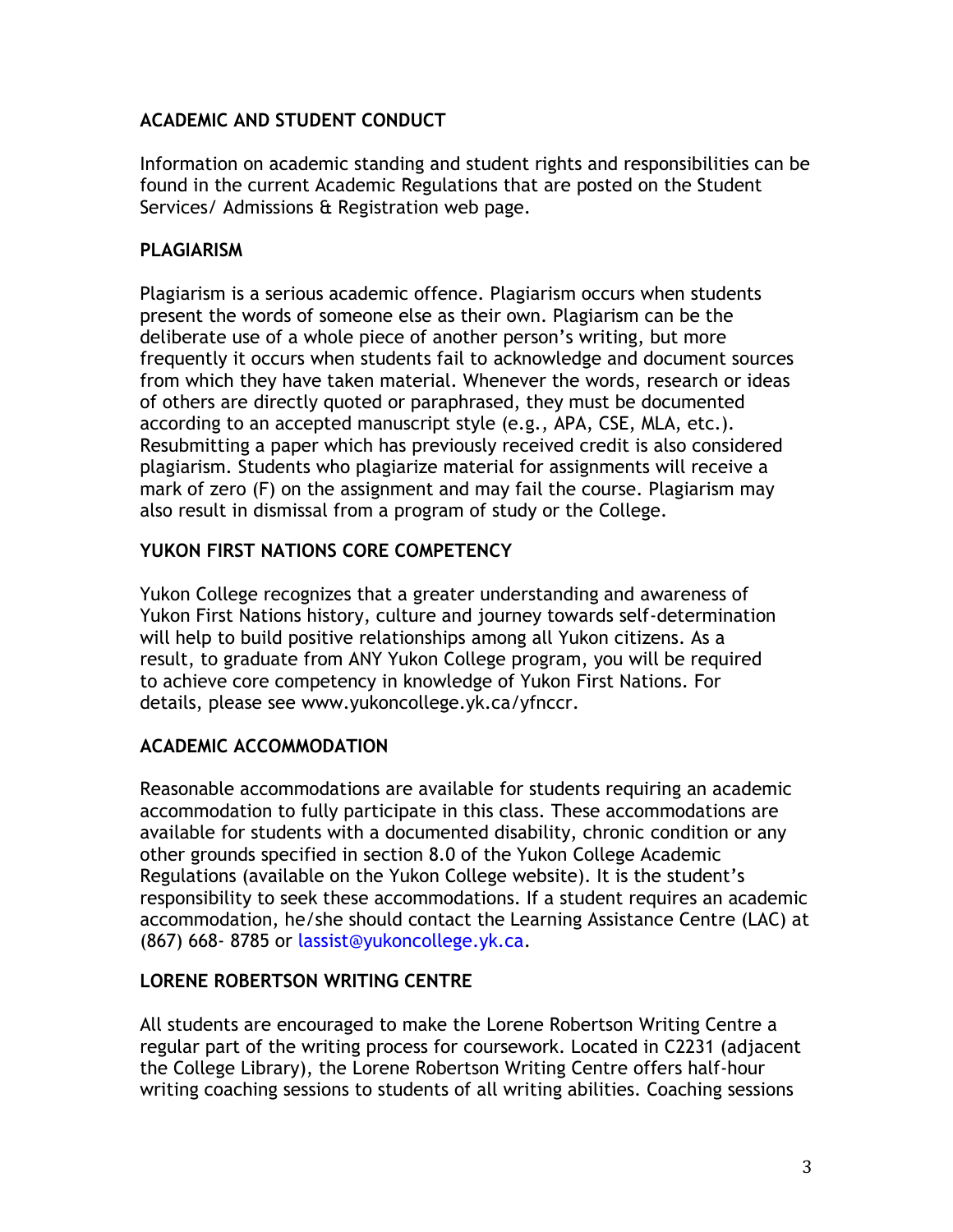are available in person and through distance technologies (e.g., email plus Skype or phone). For further information or to book an appointment, visit the Centre's website: www.yukoncollege.yk.ca/student\_info/pages/writing\_centre

# **Resource Links:**

- APA Citation Guide: http://wiki.ubc.ca/Library:How\_to\_Cite/Major\_Style\_Guides
- Resource Guides for writing a paper: http://learningcommons.ubc.ca/resource-guides/
- Critical Thinking:<http://www.sussex.ac.uk/s3/index.php?id=87>
- Critical Thinking: [http://www2.napier.ac.uk/getready/managing\\_information/critical\\_thi](http://www2.napier.ac.uk/getready/managing_information/critical_thinking.html) [nking.html](http://www2.napier.ac.uk/getready/managing_information/critical_thinking.html)
- Critical Reading v. Critical Thinking: [http://www.criticalreading.com/critical\\_reading\\_thinking.htm](http://www.criticalreading.com/critical_reading_thinking.htm)
- Extending and Developing Your Thinking Skills: [http://www.open.edu/openlearn/education/extending-and-developing](http://www.open.edu/openlearn/education/extending-and-developing-your-thinking-skills/content-section-0)[your-thinking-skills/content-section-0](http://www.open.edu/openlearn/education/extending-and-developing-your-thinking-skills/content-section-0)

# **STATEMENT OF RESPECT**

Students, instructors, guests and course materials (readings/media) in WGST courses often raise controversial issues in the course of on-line and/or classroom discussion. It is vital that your fellow students and instructor(s) be treated respectfully at all times and in all interactions. Disagreements are vital to thinking through new ideas and should be treated as part of a process rather than as absolute. Remember to also be mindful of word usage and expression offensive language will not be tolerated. Assignments in this class follow the conventions of grammar and punctuation expected in all academic writing. Language in WGST assignments should be non-sexist, non-racist, and nonheterosexist.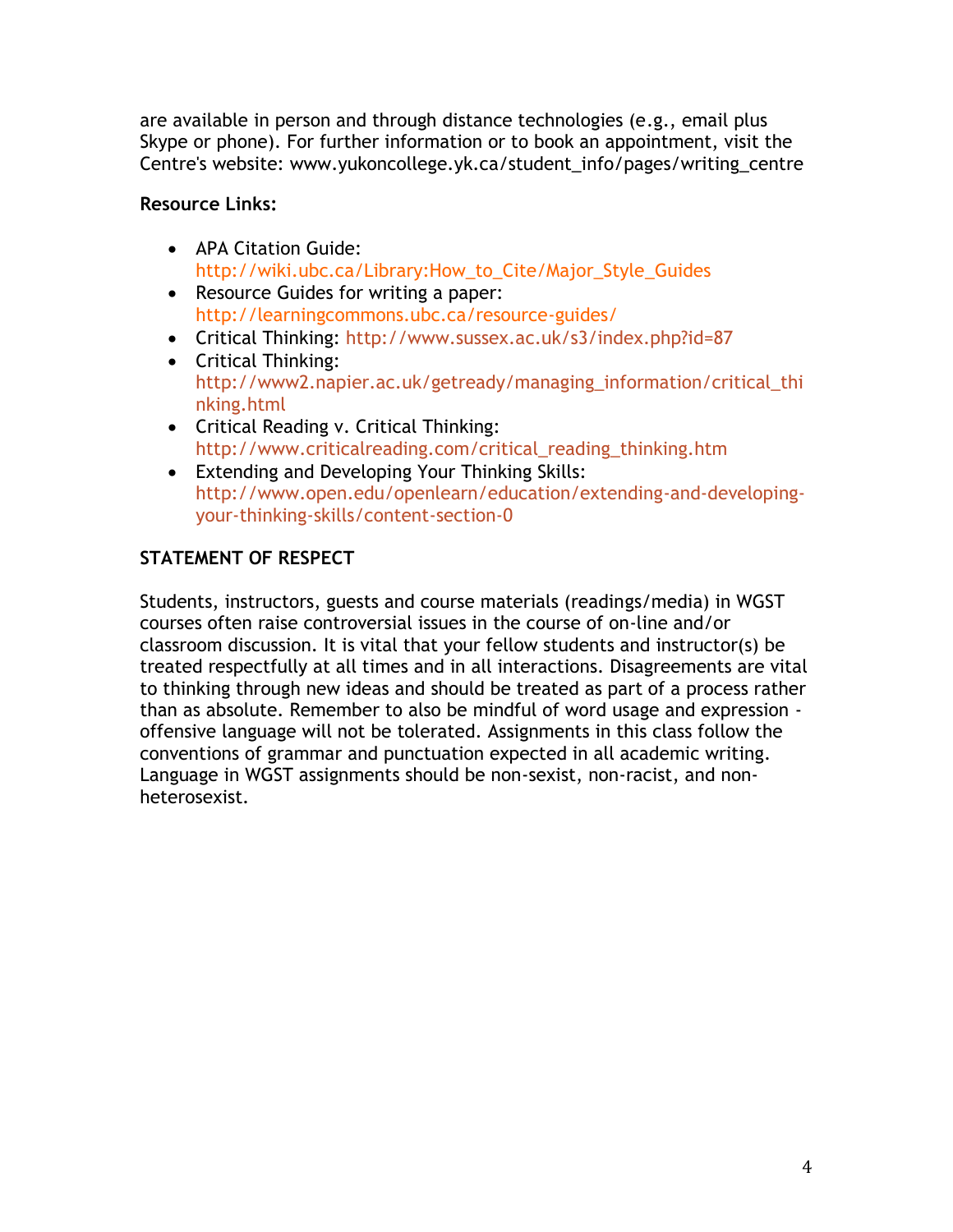

This work is licensed under the Creative Commons Attribution-NonCommercial-ShareAlike 4.0 International License. To view a copy of this license, visit [http://creativecommons.org/licenses/by-nc-sa/4.0/.](http://creativecommons.org/licenses/by-nc-sa/4.0/)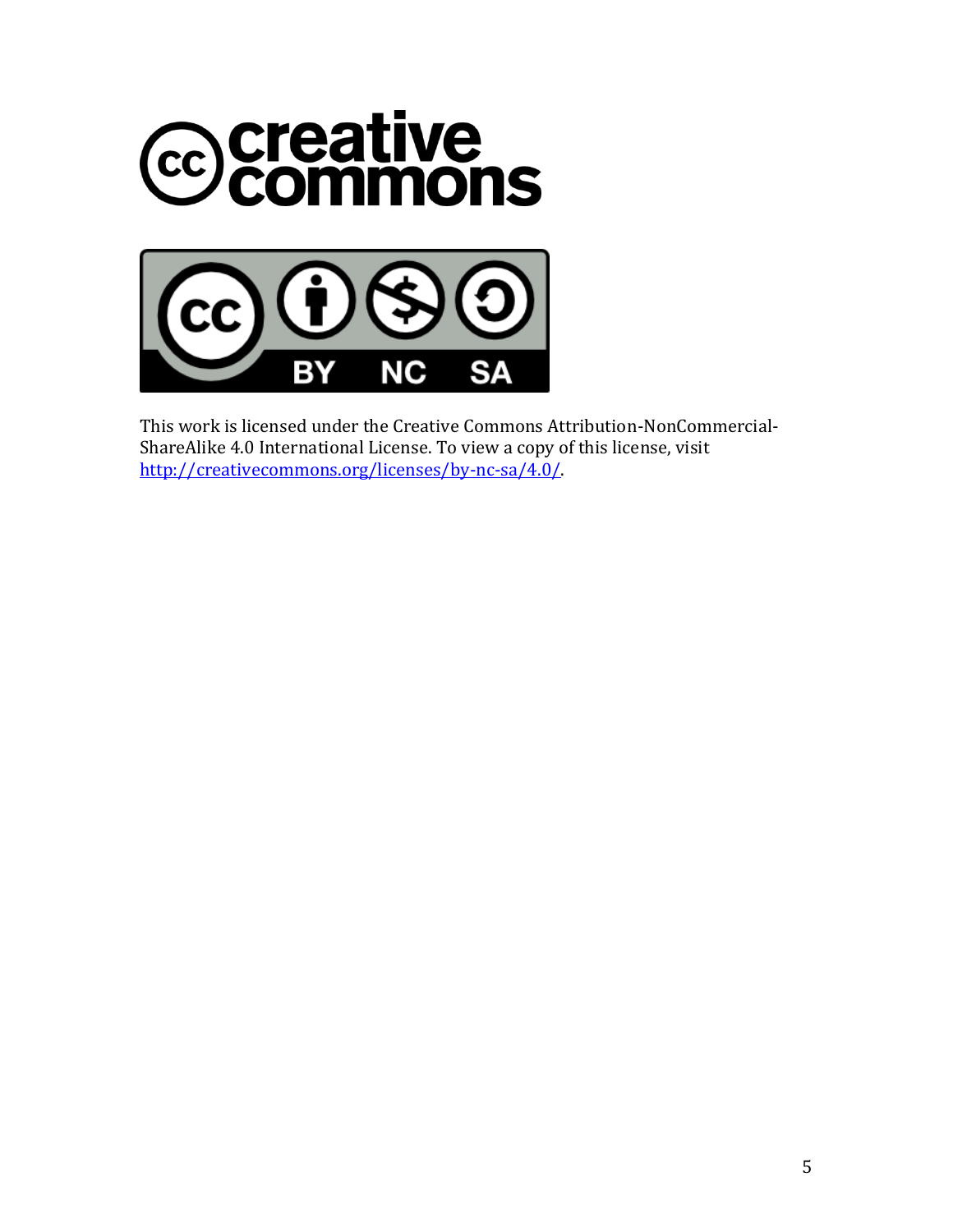### **SHEDULE OF TOPICS, ASSIGNMENTS AND READINGS:**

**\*Note assignments and exams are due on Wednesdays unless otherwise stated**

**Week 1: Introduction to Women's and Gender Studies: What is Feminism?**  Chapter 2: bell hooks, Excerpts from Feminism Is for Everybody (pp. 11-15) Chapter 3: Verna St. Denis, Feminism Is for Everybody: Aboriginal Women, Feminism, and Diversity (pp. 16-28)

**Activity:** View short power point/audio introduction

**Objective:** The objective for week one is to begin to form a working definition of what feminism is and whom it is relevant to. This week should provide a solid framework for the topics covered in the weeks to follow.

#### **Week 2: Intersectionality & Women's Rights**

Chapter 5: CRIAW, Intersectional Feminist Frameworks: A Primer (pp. 38-43) Chapter 8: Canadian FAFIA & CLC, Reality Check: Women in Canada and the Beijing Declaration and Platform of Action 15 Years On (pp. 70-85) Supp. 3: Intersectionality Wheel Diagram (p. 44) Supp. 4: Sojourner Truth (1797-1883) (p. 45-47) Supp. 5: Race and Income Inequality in Canada (pp. 85-87)

#### **Activity: On-line forum 1: Brainstorming Feminism**

**Objective:** The objective for week two is to understand what intersectionality is and how it is a central component of contemporary feminist theory.

#### **Week 3: The Social Construction of Sex & Gender**

Chapter 13: Anne Fausto-Sterling, Dueling Dualisms (pp. 125-137) Chapter 17: Emily Kane, 'No way my boys are going to be like that!' Parents' responses to children's gender noncomformity (pp. 173-180) Supp. 12: Understanding Masculinities: The Work of Raewyn Connell (pp. 171- 172)

Supp. 23: Sharon Lamb and Lyn Mikel Brown, Gender Play (pp. 353-354) Supp. 9: Kate Hass, "Defining genitals: Who will make room for the intersexed (pp. 138-139)

**Activity 1:** Watch power point lecture

**Activity 2:** View Alice Dreger (2010), *Is Anatomy Destiny* (18:48 min.) on Ted **Talks** 

http://www.ted.com/talks/alice\_dreger\_is\_anatomy\_destiny?language=en

**Activity 3:** View Gingerbread Person v.3.3 PDF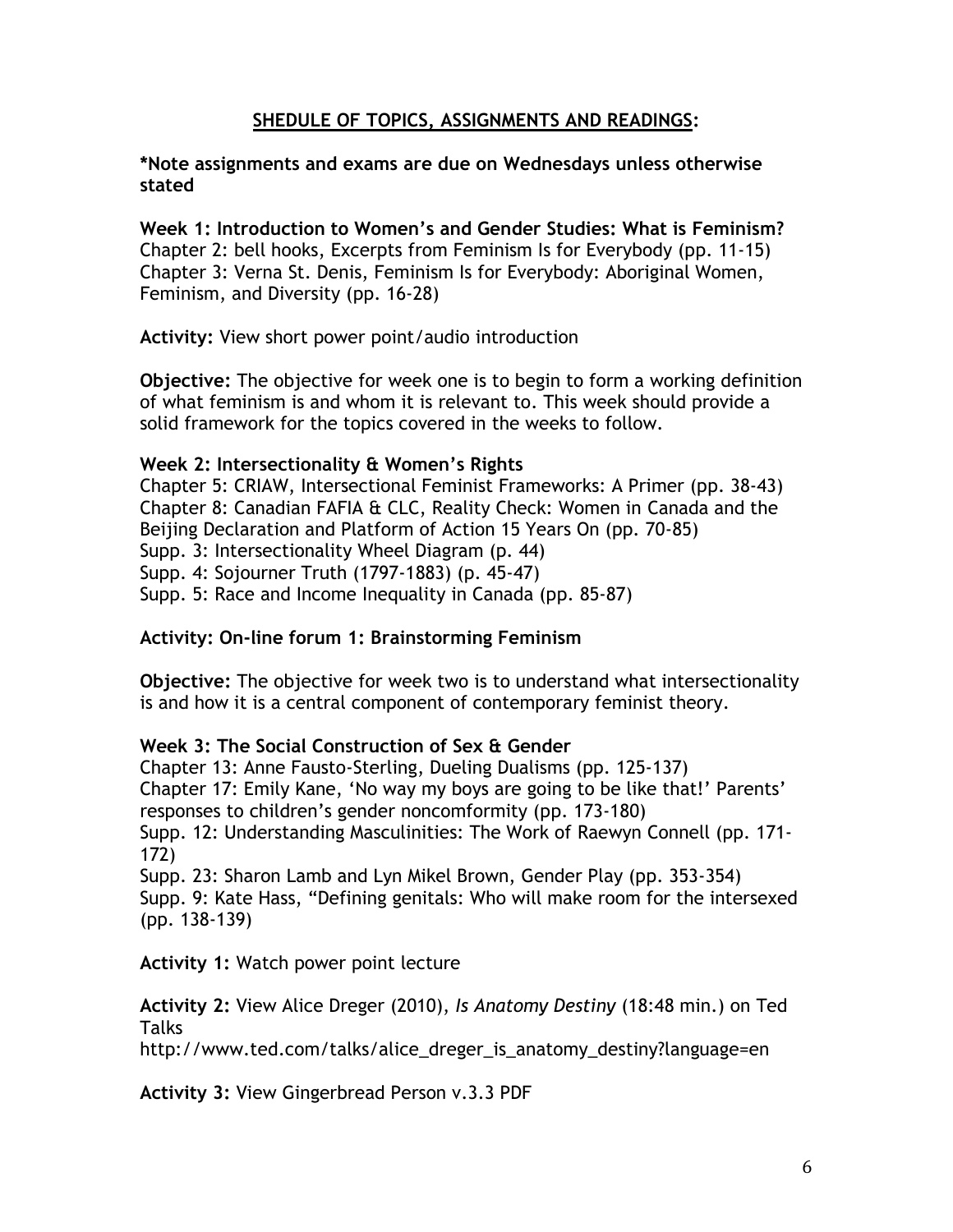(Also available here: http://itspronouncedmetrosexual.com/2011/11/breakingthrough-the-binary-gender-explained-using-continuums/ & [http://itspronouncedmetrosexual.com/2015/03/the-genderbread-person-v3/\)](http://itspronouncedmetrosexual.com/2015/03/the-genderbread-person-v3/)

**Objective:** Week three will explore the differences between sex and gender; examine how sex and gender have been socially constructed; and to (re)consider the impact of dualist categories (such as male/female and masculinity/femininity) in relation to people's roles in society.

### **Week 4: Introduction to Sexuality and Heteronormativity**

Chapter 19: Michael A. Messner, The Social Construction of Sexuality (pp. 190- 196)

Chapter 21: Leila Rupp, Loving Women in the Modern World (pp. 208-218) Supp. 15: Martin Rochlin, The Heterosexual Questionnaire (pp. 197-198)

**Activity 1:** Watch power point lecture

**Activity 2:** View Jackson Katz (2013), *Tough Guise 2: Violence, Manhood and American Culture* **Trailer** (10: 04 min.) (Note: it ends abruptly) https://www.youtube.com/watch?v=-4WEusN0MkQ

**Activity 3:** View *What's it Like to be Intersex* (2015) (3:25 min.) on youtube <https://www.youtube.com/watch?v=cAUDKEI4QKI>

# **Activity 4:** View CBC (2015) *Celebrating Two-Spirit* (2:12 min.)

http://www.cbc.ca/m/news/celebrating-two-spirit-1.3027476 Consider: How is two-spirit different from other identities or expressions such as heterosexual or Cis gendered, or lesbian, gay, bisexual, transexual to transgendered (LGBTT)?

\* Cis gendered is someone whose gender identity matches their assigned sex; not transgendered

**Objective:** The objective of week four is to consider the ways in which understandings of sexuality (desire) are complex and culturally specific. To interrogate heterosexuality as a societal norm that impacts experiences and institutions while reproducing discrimination and inequality.

#### **Week 5: Midterm \*No readings this week**

This midterm consists of timed multiple-choice questions that must be completed on the Wednesday of this week at an assigned time (tba).

### **Week 6: Introduction to Colonialism in the Canadian Context**

Chapter 30: Bonita Lawrence, Regulating Native Identity by Gender (pp. 285- 293)

Chapter 29: Kim Anderson, The Construction of a Negative Identity (pp. 269- 279)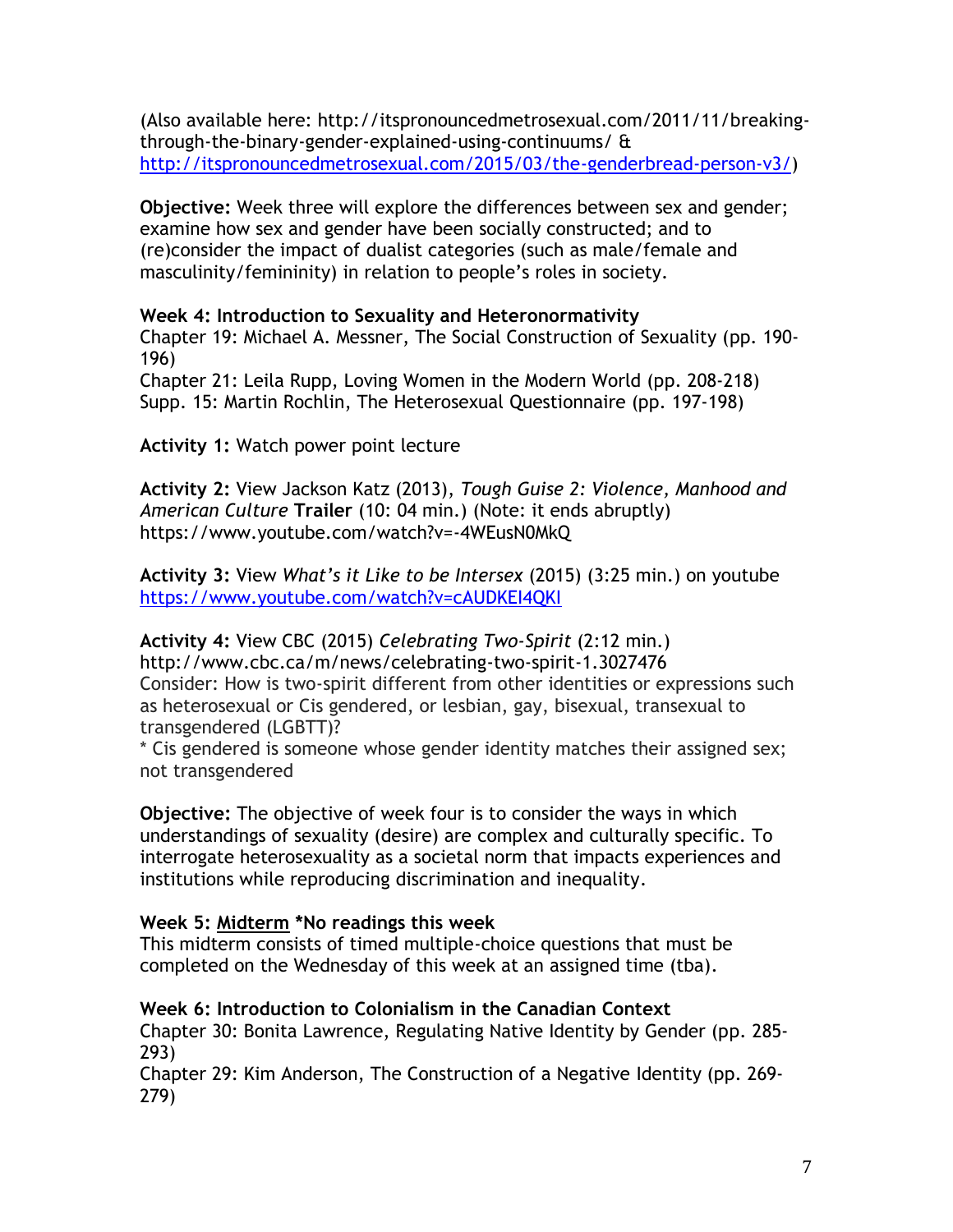Sup. 17: Colonization and the Indian Act (pp. 280-284) Sup. 18: Colonization and Residential Schools (pp. 294-297)

**Activity:** View Christine Welsh (2006), *Finding Dawn*, NFB (1:13 min.). It is available here: [https://www.nfb.ca/film/finding\\_dawn](https://www.nfb.ca/film/finding_dawn)

**Objective:** The objective of week six is to consider how colonialism and systemic racism contribute to historical and on-going inequality in Canada. To consider the ways in which these practices are gendered. To consider how historical, social, and socio-economic factors contribute to on-going violence against Aboriginal women.

### **Week 7: Anti-Racist Feminism**

Chapter 27: Afua Cooper, The Secret of Slavery in Canada (pp. 254-266) Chapter 25: CRIAW, Women's Experience or Racism: How Race and Gender Interact (pp. 234-245) Chapter 53: Dara Culhane, Their Spirits Live Within Us: Aboriginal Women in Downtown Eastside Vancouver Emerging into Visibility (pp. 515-522)

**Activity 1:** Watch power point lecture

**Activity 2:** View Harsha Walia on Anti-Oppression, Decolonization, and Responsible Allyship available on YouTube here (10: 26 min): <http://www.youtube.com/watch?v=IGqhgRr66ng>

### **Activity 3: On-line Forum 2: Race and Gender**

**Optional Viewing:** View Valerie Soe (1992), *Picturing Oriental Girls* (12 min.)

**Objectives:** The objective of week seven is to interrogate racism in Canada and to introduce students to some of the ways that gender and race intersect.

### **Week 8: Representation and Popular Culture**

Chapter 36: Jennifer L. Pozner, Ghetto Bitches, China Dolls and Cha-Cha Divas: Race, Beauty, and the Tyranny of Tyra Banks (pp. 339-348) Chapter 40: Carla Rice, Exacting Beauty: Exploring Women's Body Projects and Problems in the 21 Century (pp. 390-410) Chapter 42: Francine Odette, Body beautiful/body perfect: Where do women with disabilities fit in? (pp. 414-416)

**Activity:** View Jeane Kilbourne (2010), *Killing us Softly 4: Advertising's Image of Women* (45 min.)

**Objective:** The objective for week eight is to gain an understanding as to how women are represented in popular media with attention to the intersections of race, class, sex, gender and ability.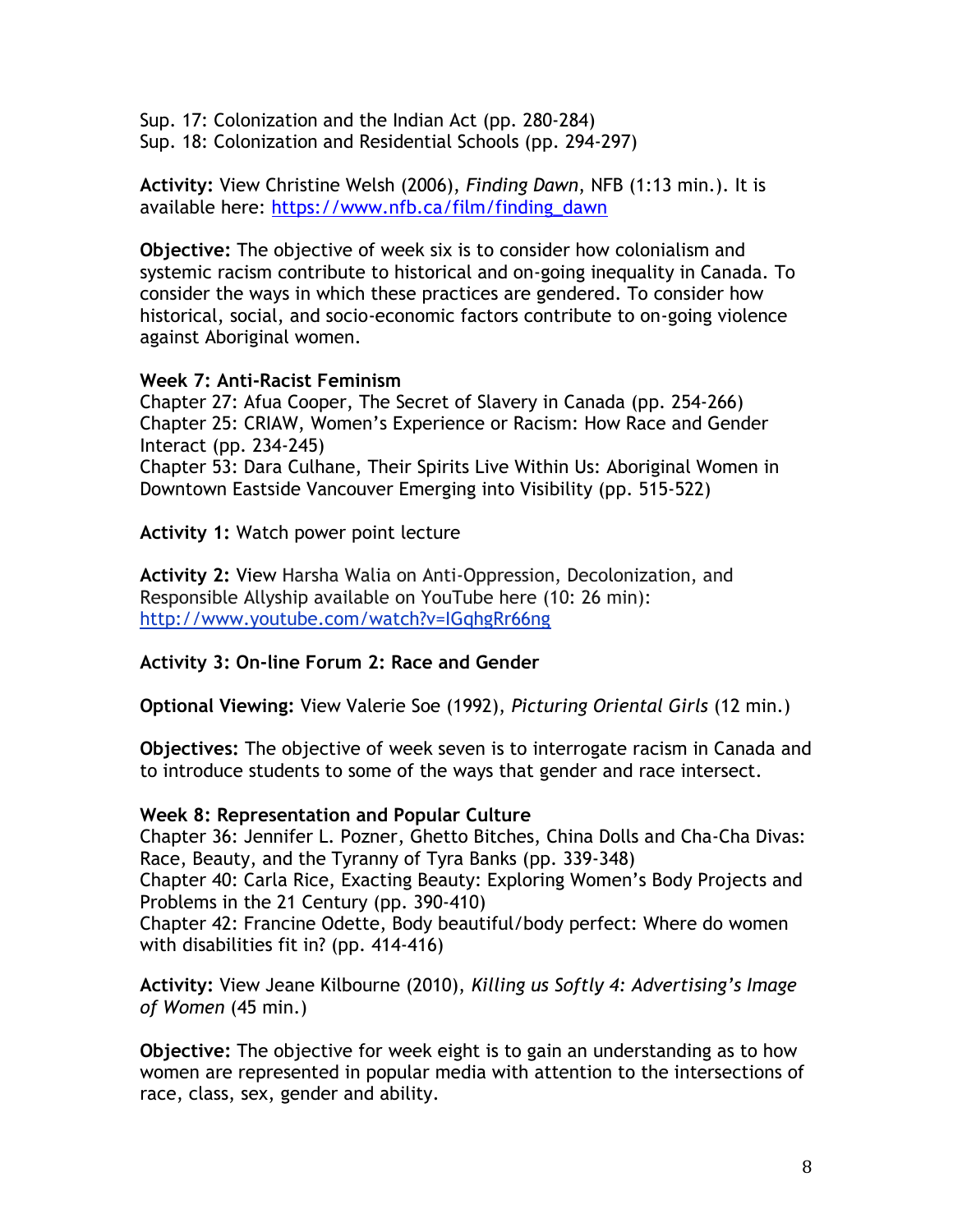#### **Week 9: Representation and Media Literacy**

Chapter 23 Stuart Hall, Stereotyping as a Signifying Practice (pp. 228-230) Chapter 24 Uma Narayan, Undoing the "Package Picture" of Cultures (pp. 231- 233)

**Activity:** View 3 min. clip, Racismo en Mexico, on YouTube. Available here: https://www.youtube.com/watch?v=kXq27eASXoo

**Assignment Due:** *Visual Media Analysis Assignment: One or two page doublespaced Advert Analysis (and attached one page image and bibliography)*

**Objective:** The objective of week nine is to bring into practice your own critical thinking skills through media analysis and to look for and interrogate stereotypical assumptions common in visual representations of women.

#### **Week 10: Health and Reproductive Rights**

Chapter 45: Carolyn Egan & Linda Gardner, Racism, Women's Health, and Reproductive Freedom (p. 438-443) Chapter 49: Betsy Hartman, Sterilization and Abortion (pp. 473-486) Sup. 29: How sexism and racism determine health (pp. 458-459)

Recommended: Chapter 44: Kathryn Ratcliff, Introduction to Women and health: Power, technology, inequality and conflict in a gendered world (pp. 427-435)

**Activity 1:** Watch power point lecture **Activity 2**: View Karen Cho (2012), *Status Quo? The Unfinished Business of Feminism in Canada* NFB (87 min.)

**Objectives:** Week ten explores factors such as racism and sexism that affect health outcomes, as well as access to health. The significance of reproductive rights is also explored.

#### **Week 11: Poverty, Work and the Welfare State**

Chapter 61: Ann Duffy & Nancy Mandell, Poverty in Canada (pp. 606-616) Chapter 62: Margaret Hillyard Little, The Leaner, Meaner Welfare Machine (pp. 617-629)

Chapter 64: Qulliit Nunavut Status of Women Council, The Little Voices of Nunavut: A Study of Women's Homelessness North of 60 (pp. 646-652)

#### **Activity: On-line forum 3 The Gendering of Poverty**

**Objective:** Week eleven explores women's lower economic status in Canada, introducing students to the feminization of poverty and its moral repercussions.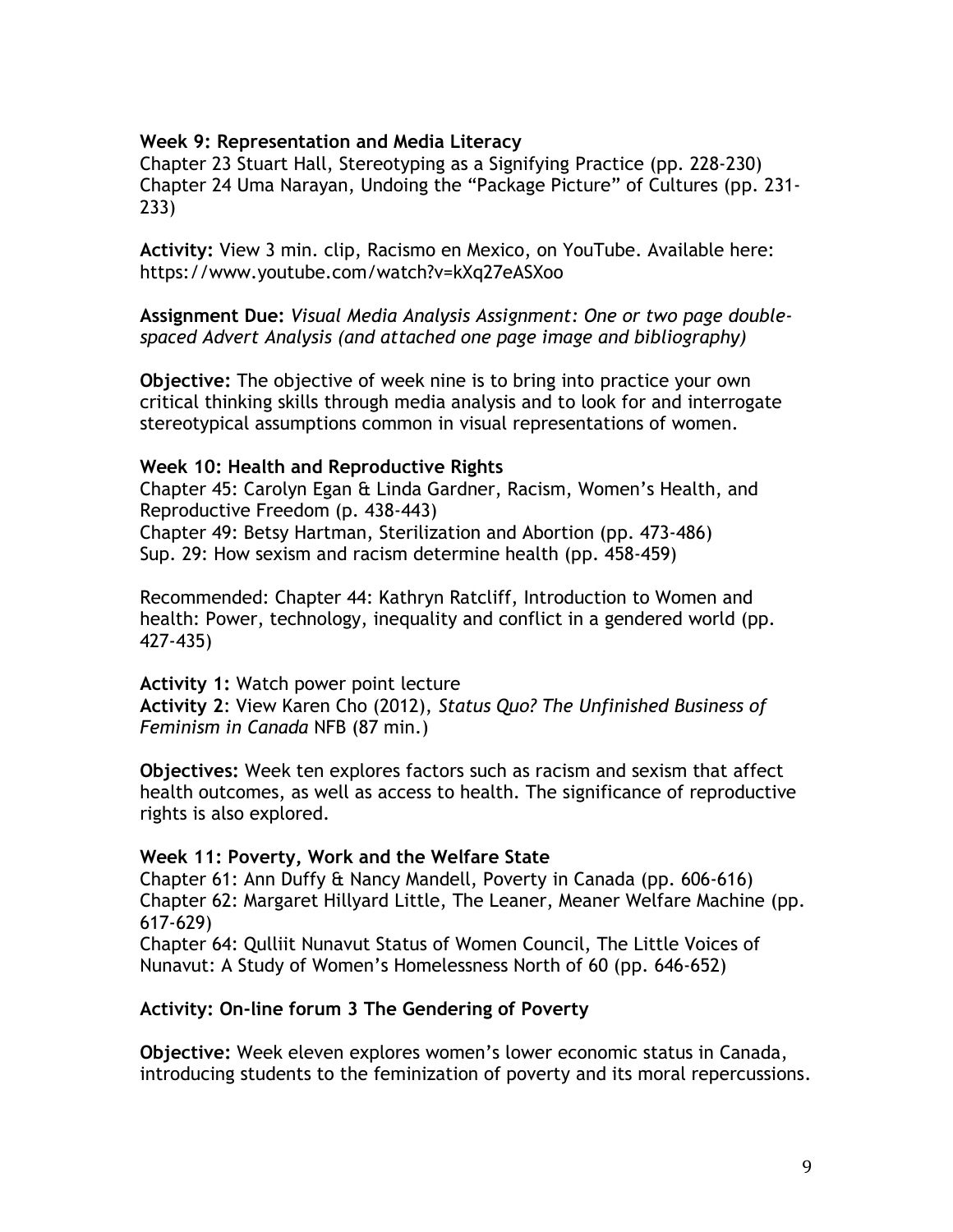#### **Week 12: Neoliberalism and Globalization Term Paper Due on Wednesday** Chapter 59 Deborah Stienstra, Factsheet: Women and Restructuring in Canada

(pp. 588-596)

Chapter 54: Shawn Burn, Women and Globalization (pp. 529-546) Supp. 33: Alison Jaggar, What is Neo-Liberal Globalization? (pp. 527-528)

**Objective:** The objective for week twelve is to consider the gendered impact of neoliberalism and globalization.

### **Week 13: Considering Feminist Activism, Transnationalism and Social Justice**

Chapter 68: Aili Tripp, The Evolution of Transnational Feminism: Consensus, Conflict, and New Dynamics (pp. 691-702)

On-line feature by C. Farley (2015) on Harsha Walia's presentation on *Antioppressive Feminisms and Solidarities*: [http://www.canthius.com/blog/2015/6/29/feminist-feature-harsha-walia-on](http://www.canthius.com/blog/2015/6/29/feminist-feature-harsha-walia-on-imagining-a-more-expansive-feminism)[imagining-a-more-expansive-feminism](http://www.canthius.com/blog/2015/6/29/feminist-feature-harsha-walia-on-imagining-a-more-expansive-feminism)

**Objective:** The objective for week thirteen is to consider the themes of the course together in their entirety. All of the topics covered have inspired activist initiatives and work together towards social justice.

# **ASSIGNMENTS AND ASSIGNMENT GUIDELINES:**

- Assignments are due in Microsoft Word electronic format (doc. or docx) via e-mail by midnight of the assigned due date (Wednesdays). Assignments must be submitted in the week's Assignment Drop Box through the course website.
- File titles must follow this pattern: Last Name, First Name, name of assignment (i.e. Media Analysis), student number.
- All written assignments must be double spaced and typed using Times New Roman in 12 point font on 8.5 x 11 size paper, with 1 inch margins. Spelling, grammar and content organization will be evaluated.
- All written papers must use American Psychological Association (APA) citation style.
- Late assignments will be deducted one letter grade per week. Please keep a digital backup of your assignment until your marked paper is returned.

*Class Participation 15%: Three on-line forums (Weeks 2, 7, & 11)* **On-Line Discussion Forum:** All students must participate in the three discussion forums during the semester. Drawing from course material, students are required to post during three assigned weeks. Questions for discussion are available on-line in the weekly module. **Comments should be less than 150 words**.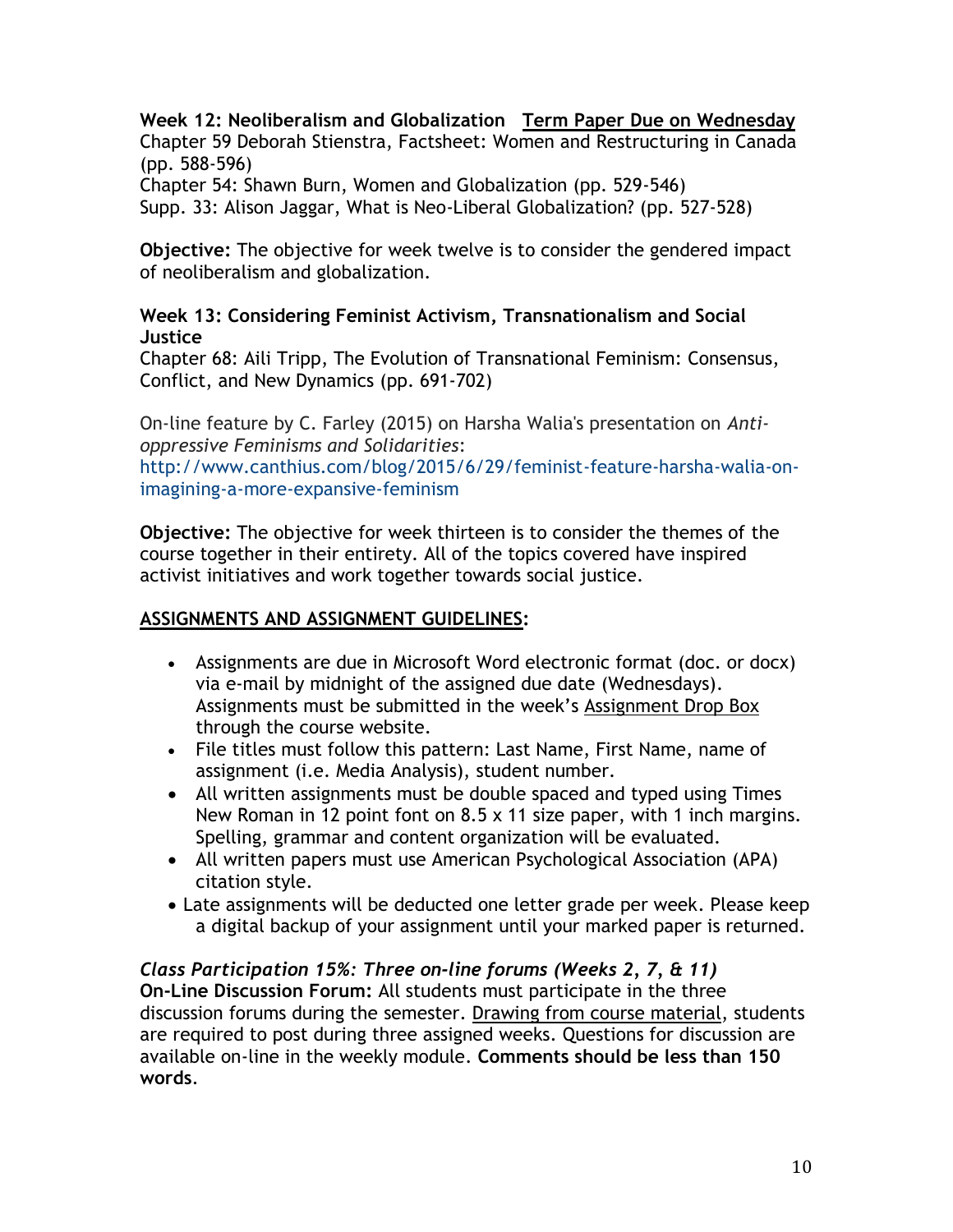### **Note:**

Be prepared by having each week's material read on time. Your critical analysis is expected**,** and should be evident in your responses to on-line forum questions related to the readings and in all engagements with participants' postings. *Some fundamentals for active reading – Consider*:

What is the main argument?

How does the author/researcher go about making and defending this argument? What theoretical traditions are covered, drawn upon, and criticized? What are the core concepts' strengths and shortcomings? How might this topic, study, or argument be approached differently? How does this topic, study, or argument connect to everyday life? How does it compare with previous readings and discussions in the class?

### *Midterm Exam: 25% (Week 5)*

This timed, on-line exam draws from any/all course material covered thus far from week one to week five including readings, lectures, presentations, films and activities. It will take the form of timed multiple-choice questions and will be open-book.

*Media Analysis Assignment: 10% (Week 9) One or two page double-spaced (approx. 250 words) Advert Analysis (and attached one-page image and bibliobgraphy)*

Choose a visual image not covered in the course material to analyze. Draw from course material (at least 3 readings, properly referenced) and your own insights to provide a critical analysis of the stereotypical, cultural and ideological assumptions represented in the image. This should be a feminist informed critique of popular media.

For example, you could analyze the gendered, class-based and racialized image of a "criminal" in a newspaper article; gendered images of racial and ethnic identity in Tommy Hilfiger clothing ads; the gendered images of a children's game; or the sexualized representation of individuals on a consumer product.

1. Begin with **one-to-three sentences** describing the image (and relevant text if included on/near the image):

For instance, if an advert for tampons depicts a young white woman jumping in the air and has words inserted below that read 'Never let anyone hold you back!', it is a good idea to consider how the wording impacts your understanding of the image and vice versa. Is the advert ambiguously (re)appropriating feminist concerns by linking the use of a sanitary product to independence from patriarchy, or physical independence? Why might the text and image be problematic?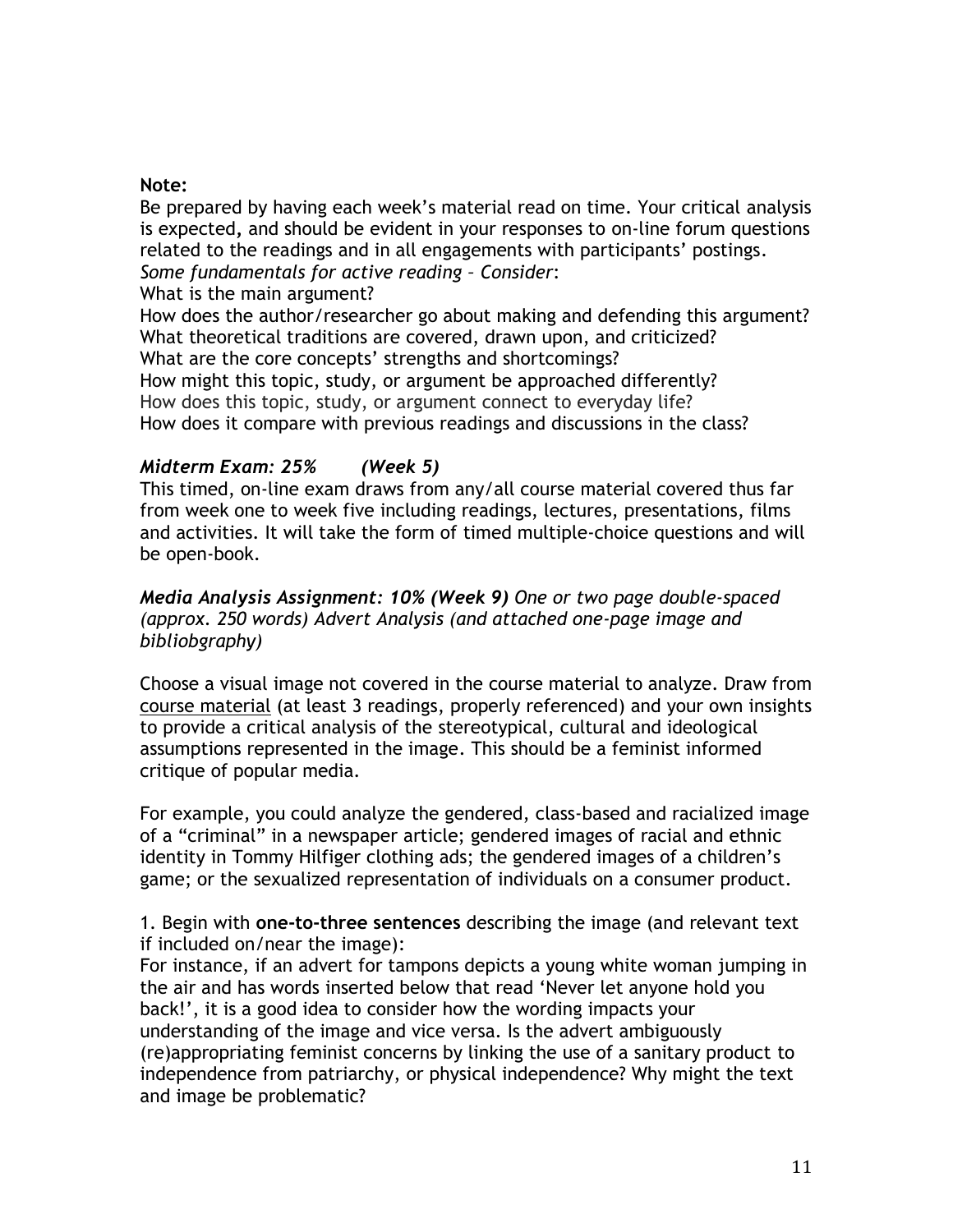### 2. Continue with your analysis:

While you may begin your one/two page paper by highlighting things that are apparent to most viewers (e.g., "This beer ad with a swimsuit model is using sex appeal to sell beer."), try to ultimately delve deeper into the text in order to provide the reader with a more nuanced analysis. In other words, try to provide the reader with an "aha" experience by providing support for you analysis:

Remember do not make claims without support. Therefore, if you claim that a *Calvin Klein* advert portrays a certain negative (or positive) view of black women, provide examples from your image and your course readings and/or films to illustrate your point. For example, you might point out that the revealing animal print costume a black woman in an advert is wearing serves to reinforce familiar stereotypes of black women as inherently wild, exotic and animalistic (rather than tame/virtuous/urban) and sexually available (due to both her revealing clothing and association with wild animals). You could then reinforce this statement by noting that Stuart Hall explains that stereotypes work by "naturalizing" and fixing difference (2013, p.229) and that similar stereotypes are apparent in Ponzer's (2013, p. 345-346) discussion of popular representations of black women as wild, savage, hyper-sexualized.

3. End your analysis with concluding remarks, one to three sentences. This is a summary of your findings, such as what you have most significantly discovered and your own personal take on the image after your analysis.

#### Take note:

1. Images can encompass multiple, and sometimes competing meanings and can also be understood in different ways by different people. This means that no meaning is 'fixed,' however dominant (popular) understandings of an image tend to be ones that draw upon familiar (repetitive) stereotypes.

2. The term 'critical' in social theory does not mean 'negative' –as it is often used in everyday speech. Rather, critical in this case refers to a way of using your thinking skills to be questioning and skeptical rather than simply accepting, to be active rather than passive, and to interrogate meanings rather than assume them. Ask yourself whether you are seeing the whole picture or is something being left out? Critical thinking requires you to explore the evidence and carefully consider what might be accurate. See the Resource Links for further details.

3. This assignment will be graded based on following the assignment criteria, as well as clarity, composition, the use of course concepts, and depth of thought and analysis.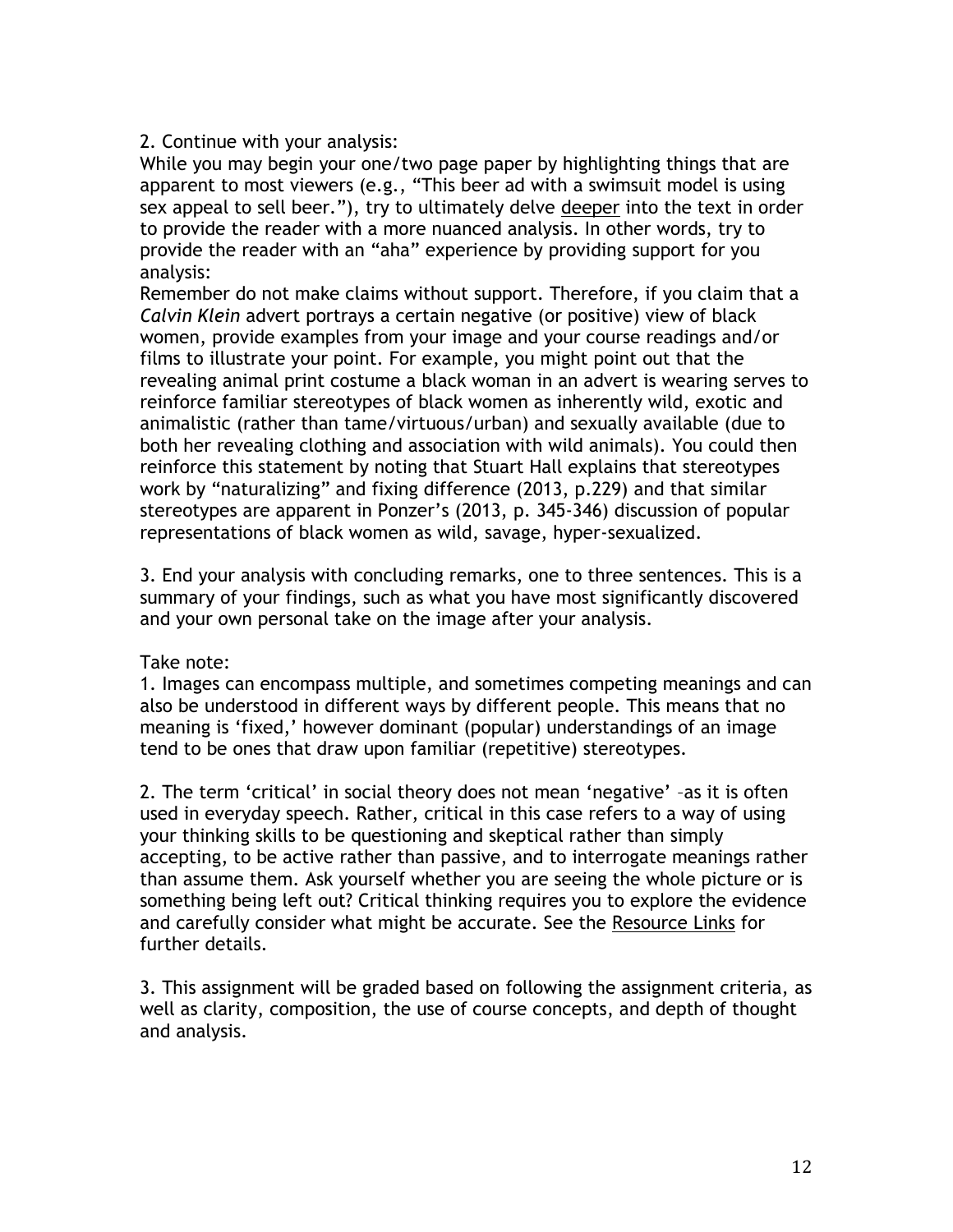Include a copy of the image (one page) you are analyzing and your critical analysis (one-two pages and bibliography) in a three-page document and submit it to the Assignment Drop Box in week 9.

### *Term Paper: Five pages 25% (Week 12)*

*Write a five-page paper (plus bibliography) from a critical feminist perspective based on one of two topics to be provided later.*

## *Guidelines:*

Draw on at least four peer-reviewed scholarly sources and at least four course texts. (Course texts include all assigned readings, as well as readings from the course textbook not covered in the syllabus, and up to two course films).

1) Include an introduction that frames the research topic (question) and links it to critical feminist perspectives. Your topic choice should be clearly stated.

2) Marshall and evaluate evidence to support your arguments; draw data and scholarly arguments from a variety of sources; evaluate competing claims and explanations; build a coherent argument.

3) Answer your question. Draw conclusions that are substantiated by your research data.

4) Cite all sources used to write the paper using **APA** style (see Resource Links for APA referencing guide). This includes class readings and other scholarly research you have consulted (at least four course texts and four additional peer-reviewed scholarly sources). Include a bibliography at the end of the paper. Failure to reference properly constitutes plagiarism so make sure that all direct quotes have quotation marks and all sources used are cited. 5) Submit assignment to the Assignment Drop Box for week 12.

# *Assignments will be graded on the following criteria:*

1. Assignment criteria are followed.

2. Demonstrated relevance of analysis to the course and integration of course material.

- 3. Appropriate choices of research sources.
- 4. Good organization and coherent development of arguments.
- 5. Demonstration of originality and critical thinking.
- 6. Clear writing and communication.

### *Final Exam: 25% (date to be determined)*

The final exam is cumulative therefore it draws from any/all course material covered in the course, including readings, lectures, presentations, films and activities. It will take the form of any combination of multiple choice questions, short answer and/or essay format.

### **Grading System**

Yukon College's grading system is a letter-grade system based on a 4.0 point scale: